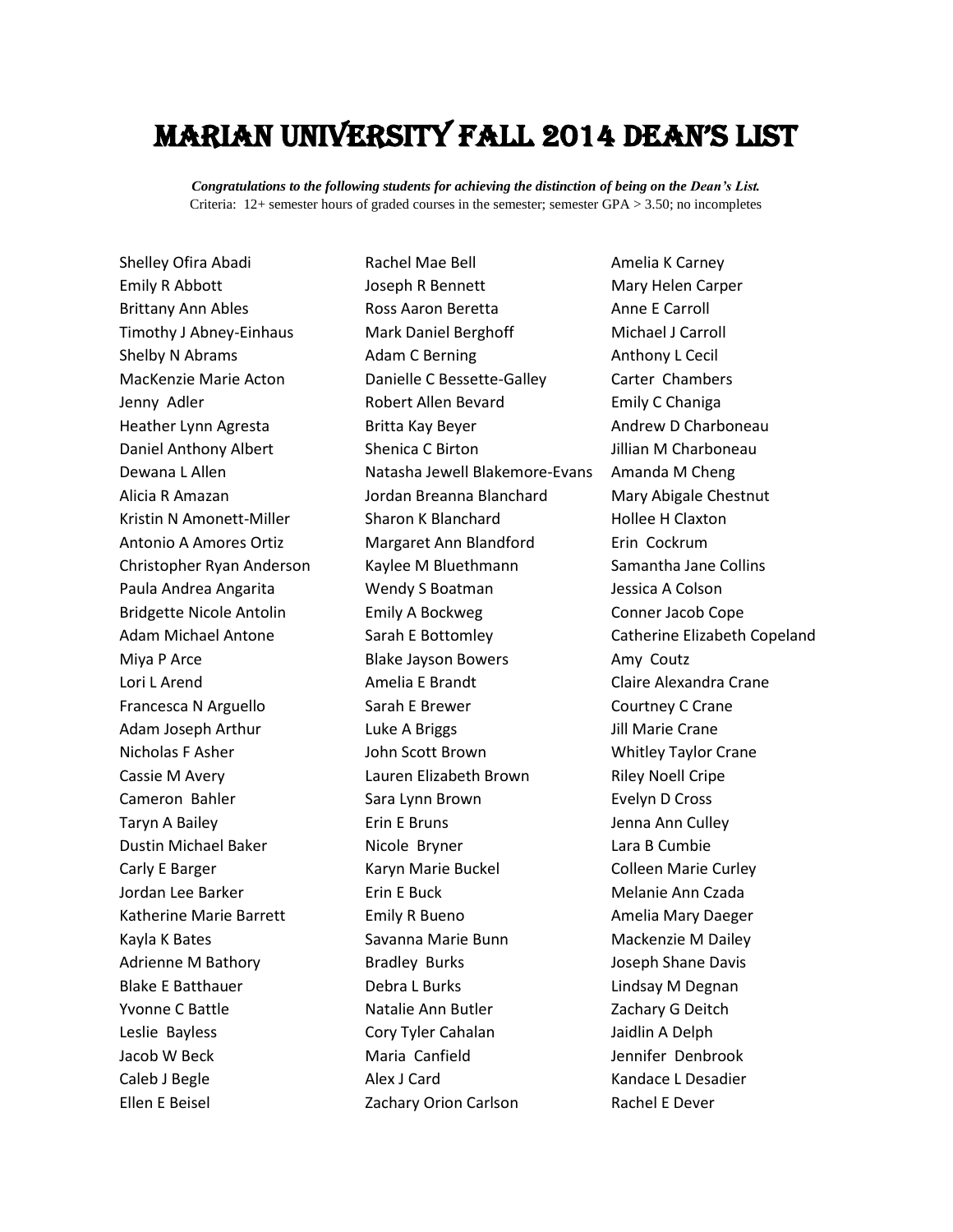Brady Sullivan Devine **Corey Jo Fritz** Fritz Jamonte J Hampton

Rebekah Leigh Dickerson Gretchen S Fyock Jocelyne N Hanquier Whitney Taylor Dickey **Amy Lynn Garman** Toni C Harper Emma Elizabeth Diekhoff Emily A Garrett Maxwell R Hartsough Colleen A Diemer Rachel A Garzon Melanie L Hartwick Andrew M Dillman **Kathy R Gassensmith** Jill M Hawley Deanna Dilts **Example 2 Selly M Gates** Communication Controller Derek S Hayden Amanda R Doll **Tiffany J Geiger** Lindsay M Hayes Emily Ann Doll Elizabeth R Gentry Taylor E Helvie Matthew Joseph Donahue Macy Taylor Gentry **Machannic M** Henn Kyle Matthew Downs Gavyn Alexander Gerbofsky Caitlin E Hensley Kristina M Doyle **Daniel E Gerow** Joseph R Herring Lawrence Vince Drahman Dylan Albert Gessinger Aaron C Hess Ali Marie Drake Jordan Marie Geswein Ryan Charles Heuer Anna M Dudley **Brooke Suzanne Gilland** Abigail M Hicks Stephanie M Dunbar Samantha Gillespie Alison P Hicks Kira D Dunn Gregory Michael Girard Derek Hicks Lawrence A Durchholz Christopher Cornell Glaser, Jr. Aleiza Lefsky Higgins Stephanie Michele Edsall Tyler Lee Glenn Elizabeth Kay Hilt Cassandra K Effing The Lydia R Godsil The Lydia R Godsil Zachary D Hilton Griffin Michael Elbert **Danielle C Goeman** Ryan Hodell Joseph Matthew Elliott Allison Elizabeth Goetz Elisha A Hoffman Luke Daniel Elsener Noelia Berenice Gonzalez Moriah Danielle Hohman Jacquelin A Esparza **Elizabeth M Gore** Claire C Holba Dylan Joseph Evans William David Grabowski Darrah N Holder Kolten J Everts **Markolten Brenna Colland** Julia Elizabeth Graf **Brenna M Holland** Gabrielle C Fales Taylor C Greenan Jacob Holzhausen Karen V Faley **Carly R Greene** Stephanie N Hostetler Whitley Danielle Fallis **Lauren M Gregory Lauren M Gregory** Jonathon Clark Hosty Daniel Joseph Farrell **Lexy Daye Griggs** Christina N Howard Laura Kay Fehr Sarah Lynn Groves Micah Howard Amber M Ferrari Jennifer L Guardiola Christopher Howell Anna Mary Fisher Brenda C Gutierrez Julie S Hoying Jeremy T Fitch **Eva M Haas** Jennifer Hubbard Aimee K Fitzgerald **Isaak Edward Haas** Will Hunker Maura M Flynn **Meredith Haines** Sarah R Hunter Brittany Foster Troy J Hale **Anna Catherine Huntine** Anna Catherine Huntine Emma Annabelle Foster Michael Joseph Haley Claire Elizabeth Husting Lory M Foster **Cory M Hall** Frederick S Hyche Megan Ashley Foster Lauren Halprin Shea R Idlewine Zoe Larissa Frazier Ericka Danielle Ham Taylor Blaine Imel Kevin Michael Frederick Patrick Thomas Hammans Clare S Impicciche Anthony Freeman **Kevin Bryan Hammond** Kristin L Isaacson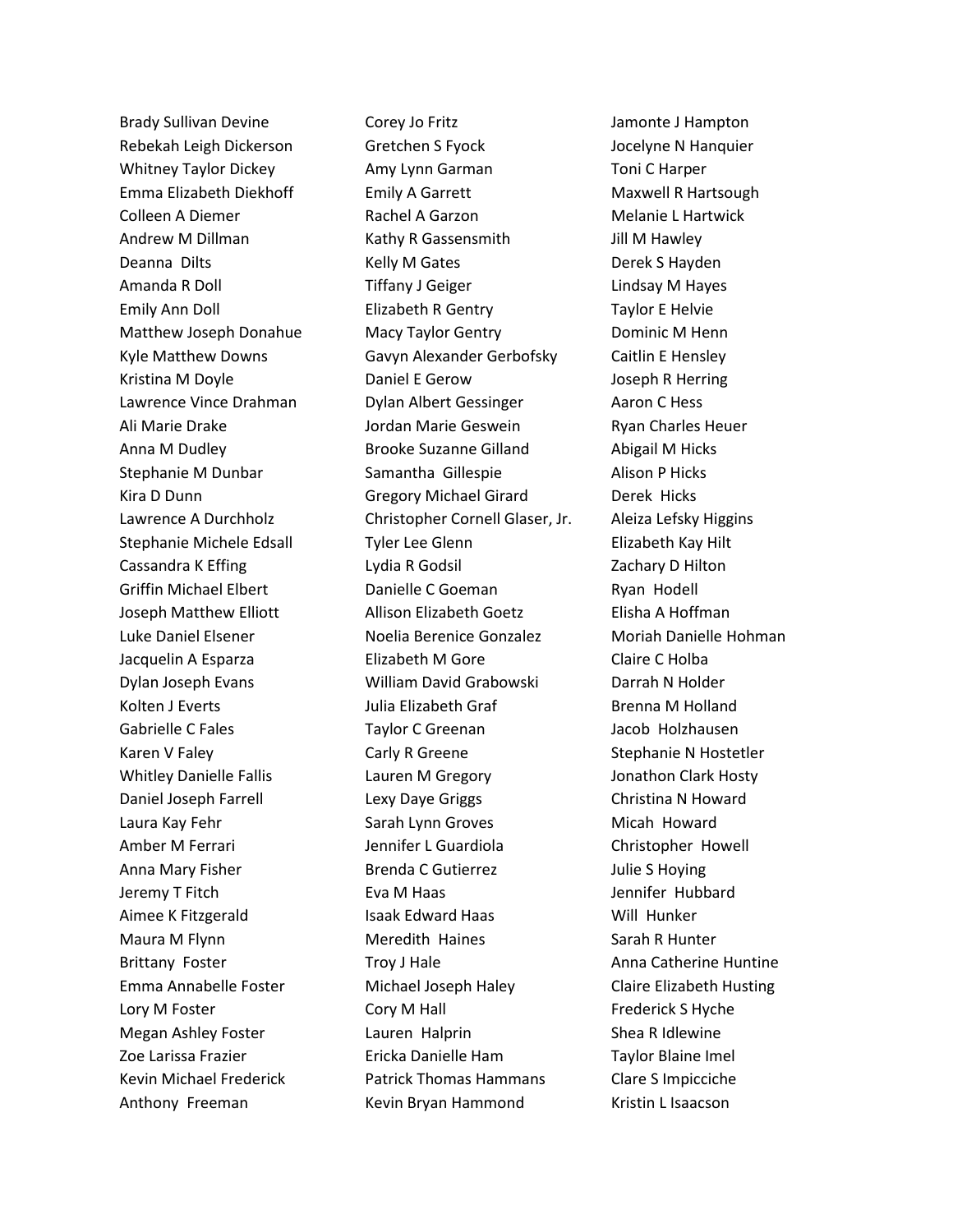Garrett N Isch Adam Joseph Lesniak Courtney A Michel

Chelsea Gene Isley **Brandon M Lewis Chelsea Gene Isley** Brandon M Lewis **Allyson Paige Milby** Jordan K Jackson **Kelly A Leyba** Allison J Miller Maxwell Robert Jackson Meredith A Light Maxwell Robert Jackson Charity M Jamison Marek Lisek Bryce A Miller William Joseph Jansen Denise Littlejohn Erica Lynn Miller Angela Jehn Elizabeth Callahan Logan Joshua D Miller Becky Jensen Kristen Suzanne Lohe Lauren Miller Amber Johnson Callie Elizabeth Lund Lindsay Brooke Miller Chase R Johnson **Mary Alice Lutz** Kyle Alexander Mindick Travis A Jones **Victoria C Lynch** Amber M Miner Kelly M Julian Gregory J Lyons Riley S Missel Katherine Lauren Kaiser Nicholas Steven Maines Darius Jordan Mitchell Olivia E Kalscheur Kelsea Morgan Manion Kelly Ann Mitchell Christopher K Katterjohn Emily Marie Mapes Hannah M Molinaro Kirsten Elaine Keers **Manuel Mares-Villicana** Angela M Moloy Brittany Michelle Kehoe Laura Elizabeth Mascari Alex P Monnin Morgan Marie Kehoe Chiedza Queen Bibiana Masere Kristen Marie Montgomery Julia Katherine Kelb McKenzie Elaine Mason Tristan Tyler Montgomery Haley M Keller **Lauren N Mayer** Mayer **Jessica Marie Moody** Sarah Brittany Kennedy **Jeffery A Mayo** Kashia Marie Moore Dean Harold Kennison **Jill Marie Mayo** Grace A Morrison Ashlie M Kerr Thomas David McClelland Haley Mowery Patrick L Kingston Alexander Parker McCool Wislet Mulatre Taylor Alexander Kinney **Mark P McCullom** Tiffany A Mullen Anastacia Nicole Kirby **Meghan E** McGinley **Katelyn** Irene Murphy Kristen Marie Kirsch Rose Kolbe McGrath Joseph A Mushrush Katie Marie Kirschner **Katelyn A McHugh Evelyn S Myers** Alecia M Kissel Sarah Elizabeth McKenzie Majid Nasir Siddiqi Jaclyn M Koeske Michelle McKeown Jackson Naylor-Cook Elizabeth Koester Heather M McKillip Emily Susan Neal Matthew Edward Kolb Madison E McKinney Anthony Vincent Neari Gregory R Konkle **Grace L Neathery** Joseph McNelis **Grace L Neathery** Dyna O Krigbaum Declan Patrick McNicholas Zachary Peter Nehr Rebecca D Kuhlman **Emily A McNulty** Christine E Neumann Joseph Andrew Kurucz Joseph Bradley McSherry Dylan Alexander Ng Hannah Dawn Land Liesl P McWilliams Andrea Dominic Nguyen Emma Marie Laut Michael J Meinhart Lindsay Marie Nichols Cass Elaine Lawson **Sara M Melchi** Jasmine Marie Nicholson Erika R Layer Julianna M Merlo Joyce L Nuetzel Alexandra N Lease Luke Thomas Messmer Grace Kathryn Oberhausen Tara Marie Lecher **Madeline C Messmer** Mary Hannah Oberhausen Alison LeGrone **Angela M Meyer Conservery Conservery Angela M Meyer Drew Michael Oechsle**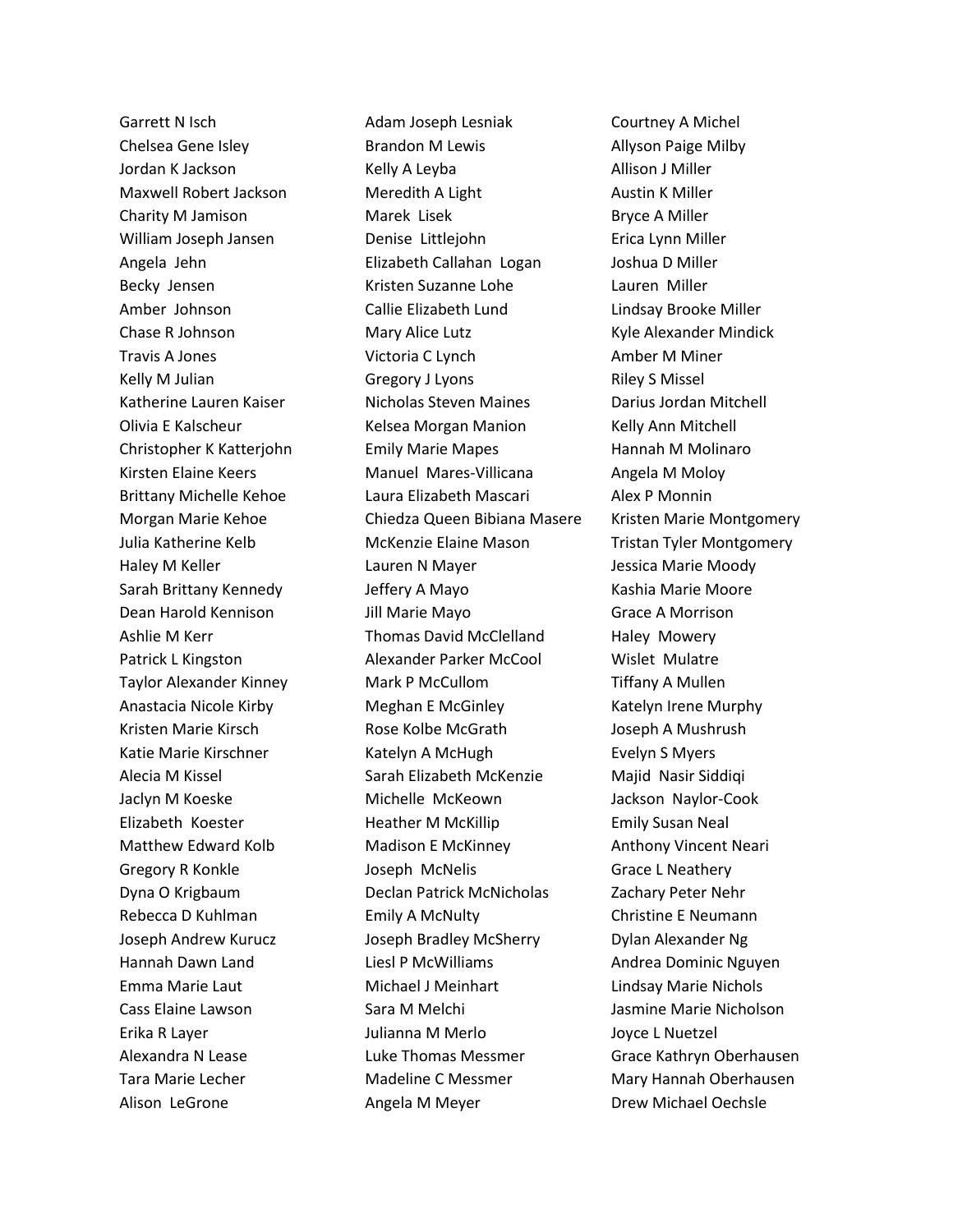Abby R Olson **Lindsay A Romeril** Sarah Stapp Annabelle Moraa Ondari Nichole Renae Rorick Sterling Doyle Steadham Elizabeth A Ortlepp José Rosario Garth A Steckler Felicia L Overcast **Erin E** Rosebrough Samuel S Stephens Angelina R Palermo **Emily L Rosenfeld** Andrew W Stevenson Cheryl A Papalia Daniel J Ross Tyler Allan Stinn Samantha Rae Pash Elizabeth Ann Rothrock Chelsea L Stolen Naynil H Patel Stephanie L Roux Nicholas G Stone Destiny C Patterson **Brian Ruiz** Katharine Joy Strakis Joseph M Patterson Philip Anthony Ryan IV Nicole A Strazzabosco Micheal Brock Patterson Taryn M Sababu Morgan R Stricker Kelsey Elizabeth Pauley **Haseena A Sabree** Molly Patricia Sturm Anna Danielle Payne **Molly E** Sahm **Donna Sullivan** Emily W Peat Patrick Joseph Sanders Taylor Wade Summa Reyna V Perdomo **Tyler J Scanlan** Kirsi Surati Matthew Ryan Perronie **Amy B Schetzsle** Patrick A Svoboda Sarah E Perrotto **Benjamin Joseph Schmutte** Paige A Swan Jessica Phegley Thomas P Schniers Abby F Tarbutton Kimberly R Phillips **Aubrey M Schrader** Alayna M Tatum Shanna M Pierle **Kiersten M Schrope** Elizabeth M Taylor Hannah Elizabeth Powell Sarah E Schuttler Amy M Tennant Nicholas G Powell Madeline Dayne Sciarra Andrew Michael Thomas Megan Anne Prather **International Communist Constructs** Lindsay K Thomas Paige Marie Prather **Grace A Sexton** Claire Marie Thompson Michael B Pruitt Brittany Nicole Sharp William Daniel Thompson Michael V Purol Thomas James Sheridan Nicole A Tibbs Kiley Quinn **Alyxakay Ruth Shields** Christofer Patricio Tinajero Audrey Cathlyn Rang **Nicole J Singletary Heather R Tinkle** Maryanne E Ratekin **Mackenzie Lee Sipe** Anna K Tirman Nicole Marie Ravas Jessica Leigh Skrobul Mitchell Earl Trammel Jack A Ravotto Aaron Hayden Smith Christopher A Trummer Mackenzie Kay Reeder **Aaron Joseph Smith** Michael T Trummer Jamie N Reed **Adam Smith** Jane-Claire D Turner Sara M Reischman **Anna Catherine Smith** Brittany Marie Umana Benjamin A Resler Cory Smith Cory Smith Darlene R Uskert Eli Z Resnick Dakota T Smith Kameron Utter Adri Kathryn Richardson Larry E Smith Dominic B Vahling Natasha D Ringenberg **Hannah E Sobhie Adara L Van Dyke** Adara L Van Dyke Chad Brandon Roberts **Rose Lynn Soto Rose Lynn Soto** Diego Velez-Valencia Chandler Timothy Roberts Samantha Spitler Kara Voigt Barbara Roesch **Lauren Jane Sprague** Kayla M Wagoner Scott E Rohlman Kaylee Renee Stanton Lillian M Wang

Scott W Prewitt **Grace E Sexton** Grace E Sexton Jonica Upchurch Thompson-Drake